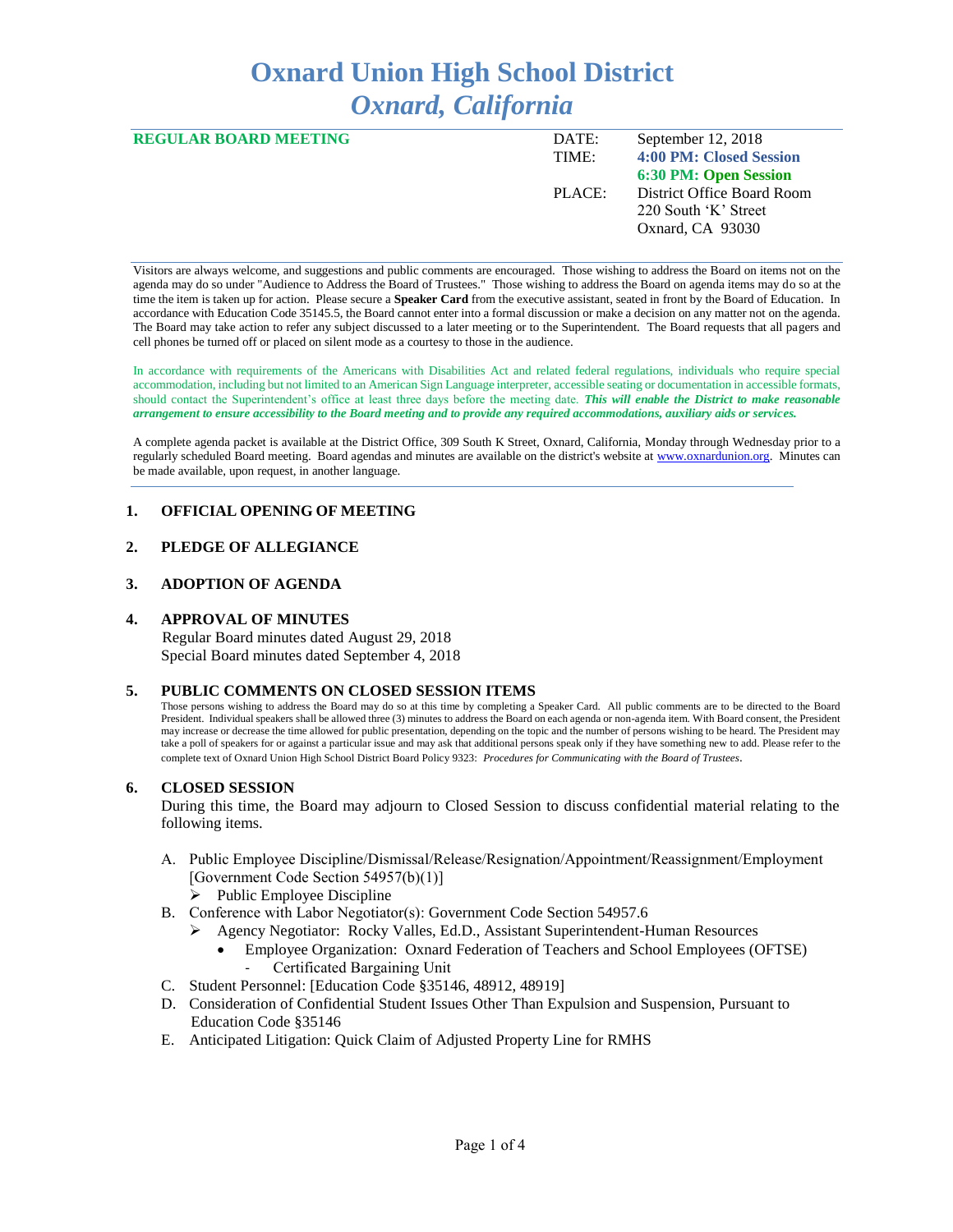Board Meeting Agenda September 12, 2018

F. Conference with Real Property Negotiator (Govt. Code § 54956.8)

 PROPERTY: 50-acres of 107.25 acres located at or near 1825 Camino del Sol, Oxnard, CA (southeast corner of N. Rose Ave. and Cesar Chaves Dr.) Ventura County Assessor Parcel No. 214-0- 020-595

AGENCY NEGOTIATOR: Jeff Weinstein, Assistant Superintendent Business Services and Dr. Joel Kirschenstein, Consultant Sage Realty Group Inc.

NEGOTIATING PARTIES: Brian Edward Maulhardt, as Trustee of the Brian Edward Maulhardt Children's Support Trust

- UNDER NEGOTIATION: Price and terms of payment
- G. Conference with Real Property Negotiator (Govt. Code § 54956.8)
- PROPERTY: Multiple District-owned parcels, including: (1) Bell Ranch Property, Assessor Parcel No. ("APN") 156-0-180-385, Camarillo, California; (2) South of Oxnard High School, APN 183-0-030-180; (3) District Office Campus, 220, 309, and 315 South K Street, Oxnard, CA, APNs 202-0-010-630 & -740; (4) Hueneme Road Adult School, 527 W Hueneme Road, Oxnard, CA, APN 222-0-082-625; (5) 280 and 300 Skyway Drive, Camarillo, CA, APN 230-0-130-105; and (6) 15 Stearman Street, Camarillo, CA, APN 230-0-130-115 AGENCY NEGOTIATOR: Jeff Weinstein, Assistant Superintendent Business Services and Dr. Joel Kirschenstein, Consultant Sage Realty Group Inc. NEGOTIATING PARTIES: To be determined UNDER NEGOTIATION: Price and terms of payment.
- H. Conference with Real Property Negotiator (Govt. Code § 54956.8) PROPERTY: 7.6 Acres located 1800 Solar Drive, Oxnard, CA, Ventura County Assessor Parcel No. 213-0-070-045 AGENCY NEGOTIATOR: Jeff Weinstein, Assistant Superintendent Business Services and Dr. Joel Kirschenstein, Consultant Sage Realty Group Inc. NEGOTIATING PARTIES: NAI Capital UNDER NEGOTIATION: Price and terms of payment.

## **7. RECONVENE IN PUBLIC: REPORT ON CLOSED SESSION ACTION**

**8. PUBLIC HEARING –** Williams Act – Sufficient Textbook and Instructional Materials

#### **9. PUBLIC COMMENTS TO ADDRESS THE BOARD OF TRUSTEES**

Those persons wishing to address the Board may do so at this time by completing a Speaker Card. All public comments are to be directed to the Board President. Individual speakers shall be allowed three (3) minutes to address the Board on each agenda or non-agenda item. With Board consent, the President may increase or decrease the time allowed for public presentation, depending on the topic and the number of persons wishing to be heard. The President may take a poll of speakers for or against a particular issue and may ask that additional persons speak only if they have something new to add. Please refer to the complete text of Oxnard Union High School District Board Policy 9323: *Procedures for Communicating with the Board of Trustees.*

## **10. SUPERINTENDENT'S REPORT**

## **11. STUDENT REPRESENTATIVE TO THE BOARD – MARITZA SALCEDO**

# **12. BOARD RECOGNITION**

- ➢ RMHS- Outstanding Student Mark Contreras
- ➢ Ventura County Poet Laureate Tom McCoy
- ➢ 2017 ENERGY STAR Awards: ACHS, CIHS, HHS, OHS, PHS, RMHS, RCHS- Maryann Larrieu

#### **13. CONSENT CALENDAR**

#### **Business Services**

- **A.** Consideration of Approval of Donations, August 18, 2018 September 3, 2018
- **B.** Consideration of Approval of Purchase Orders and Direct Pays, August 20-31, 2018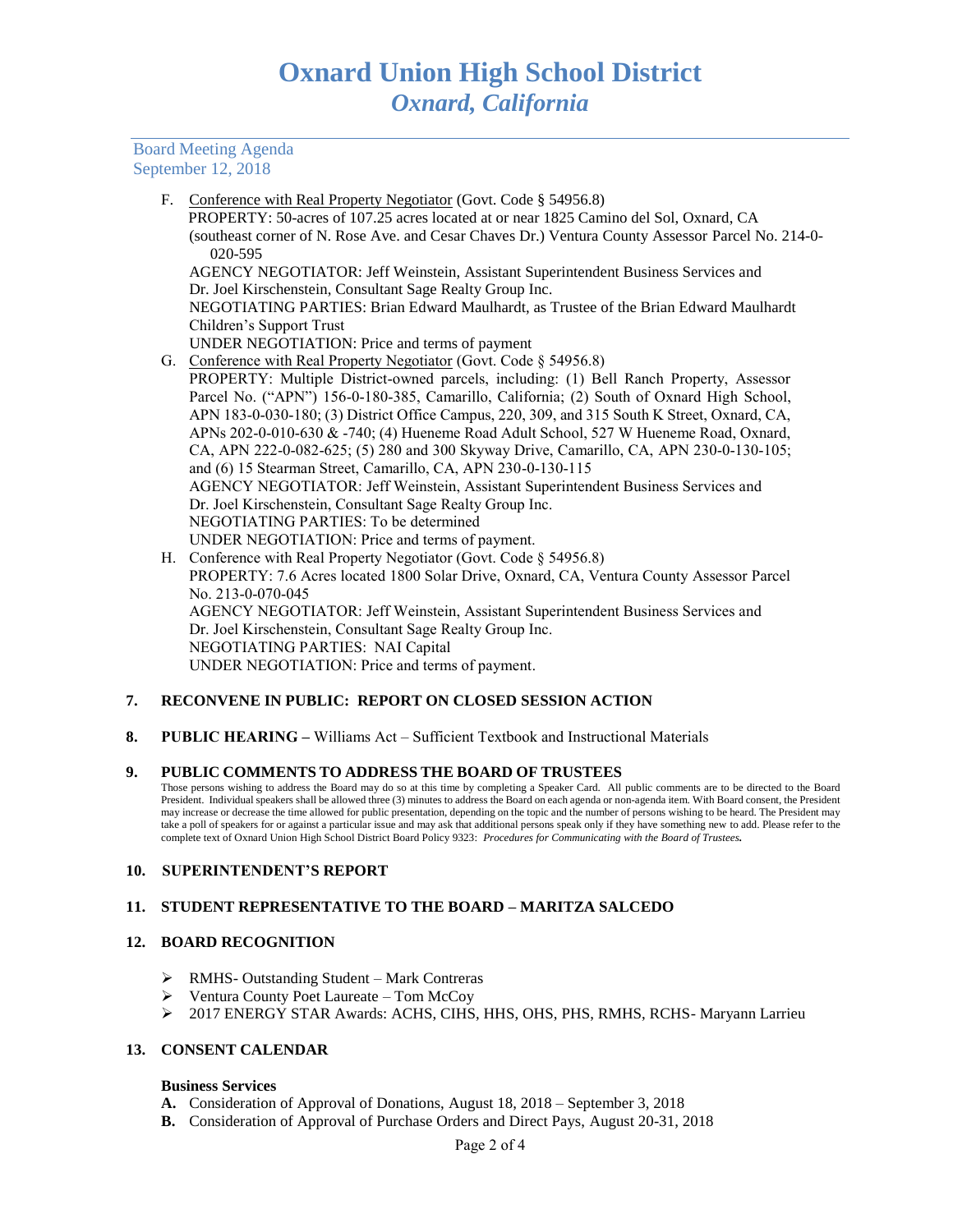Board Meeting Agenda September 12, 2018

- **C.** Consideration of Approval of the Disposal of Surplus Property, June 6, 2018–September 11, 2018
- **D.** Consideration of Approval of Contract Amendment by Jensen Design & Survey, Inc. for the Maulhardt Property Oxnard Area Growth High School No. 8 Site

# **Educational Services**

- **E.** Consideration of Approval of 2018 Summer School Graduates
- **F.** Consideration of Approval of Revision to Job Description *Speech and Language Pathologist Assistant*
- **G.** Consideration of Approval of Revision to Job Description *Licensed Vocational Nurse*
- **H.** Consideration of Approval of Revision to Job Description *Student Intervention Specialist*
- **I.** Consideration of Approval of Memorandum of Agreement between Oxnard Union High School District and Ventura County Probation Agency for Facilitation of the Parent Project
- **J.** Consideration of Approval of Out of State/Country Field Trip: ACHS Boys Wrestling Team, Las Vegas, NV, December 20-23, 2018 Las Vegas Holiday Classic Tournament
- **K.** Consideration of Approval of Out of State/Country Field Trip: LULAC/LNESC Upward Bound, Washington, DC September 26-30, 2018, Upward Bound Youth Leadership Seminar
- **L.** Consideration of Approval of a Hearing Panel's Recommendation to Expel a Student as per Board Policy 5144 and Education Code 48918

## **Human Resources**

**M.** Consideration of Approval of Personnel Items

### **Board Policies**

- **N.** Consideration of Revision of Oxnard Union High School District Board Bylaw 9010: *Public Statements* [First Reading]
- **O.** Consideration of Adoption of BP 0410 *Non-discrimination in District Programs and Activities* [First Reading]
- **P.** Consideration of Approval of revision to BP 0420.1 *School Site Councils and School Based Coordinated Program Plans* [First Reading]
- **Q.** Consideration of Adoption of BP 0460 *Local Control and Accountability Plan* [First Reading]
- **R.** Consideration of Approval of Revision to BP 1312.3 *Uniform Complaint Procedure* [First Reading]
- **S.** Consideration of Adoption of AR 4112.22 *Personnel – Staff Teaching English Learners* [First Reading]
- **T.** Consideration of Approval of Revision to BP 5131 *Student Conduct* [Second Reading]

## **14. ACTION ITEMS**

## **Business Services**

- **A.** Consideration of Adoption of Resolution No. 18-32 Authorizing the Issuance and Sale of General Obligation Bonds, Election of 2018, Series A
- **B.** Consideration of Adoption of Resolution No. 18-30, "GANN" Limit For 2017-2018
- **C.** Consideration of Approval of Unaudited Actuals, Fiscal Year 2017-18
- **D.** Consideration of Approval of the 2017-18 Education Protection Account (EPA) Spending

## **Educational Services**

**E.** Consideration of Adoption of Resolution #18-31 Regarding Sufficiency of Textbooks or Instructional Materials for the 2018-19 School Year